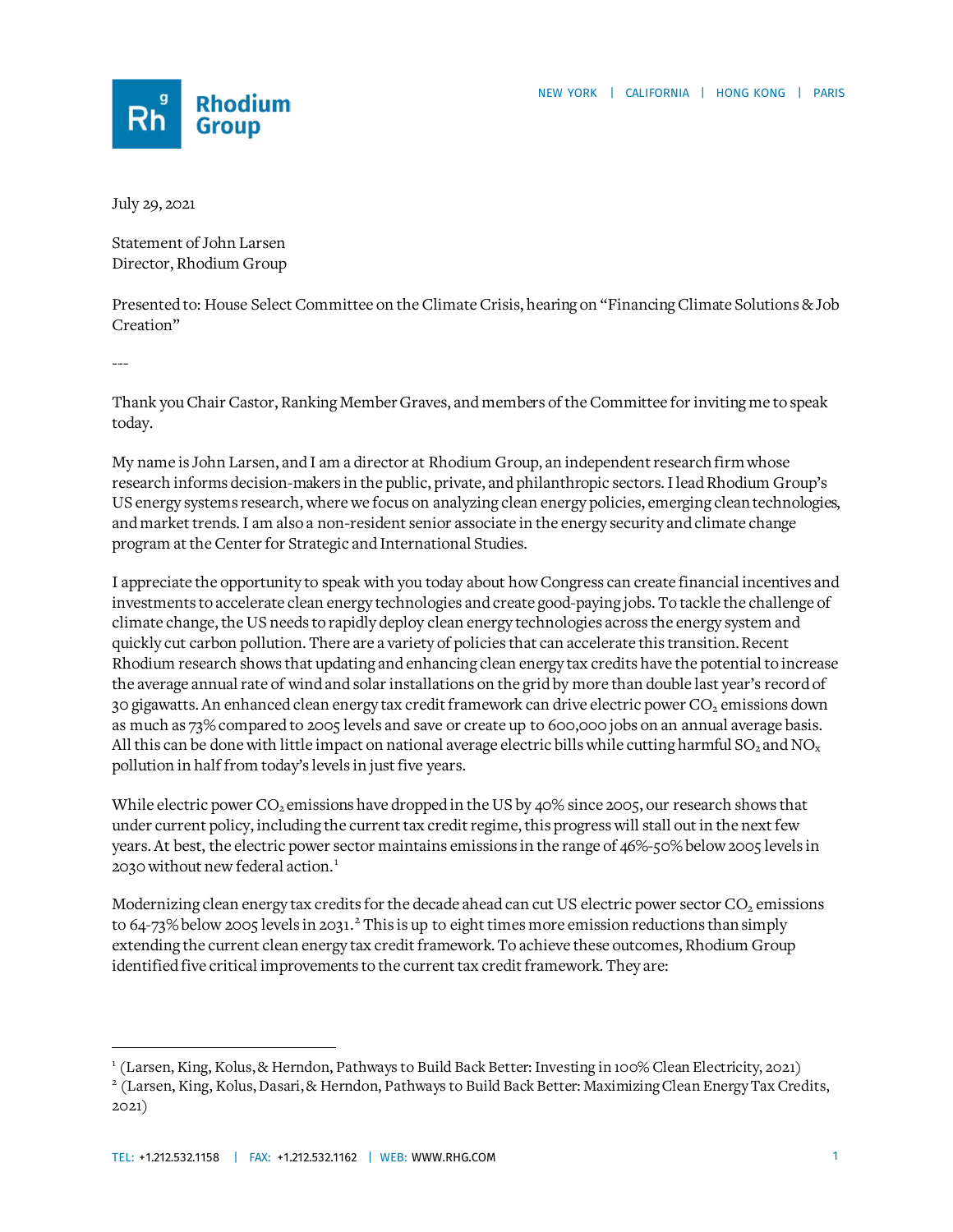- One, extend the investment tax credit (ITC) and production tax credit (PTC) over a long-term period, such as ten years.
- Two, increase the value of tax credits back to their initial levels of 30% of project costs for the ITC and \$25/megawatt hour for the PTC.

While these first two points are essential, alone, they cut US electric power emissions down to as low as 55% below 2005 levels in 2031. Adding more enhancements can amplify these reductions.

- Three, provide flexibility to allow developers of any clean generating technology to claim the ITC or PTC, whichever makes the most sense in each situation.
- Four, provide a direct pay or refundability provision to prevent financing bottlenecks that could constrain clean energy deployment.

All four of these enhancements together can drive emissions down to as low as 61% below 2005 levels in 2031.

• The US can double these gains by including a fifth enhancement: incentivizing existing clean energy resources to stay on the grid. Retaining economically distressed existing clean generators such as nuclear plants helps to make sure that all new clean energy additions to the US grid only displace uncontrolled fossil generation, accelerating progress towards clean energy goals.

These five enhancements combined can slash emissions and save or create hundreds of thousands of jobs. Even after accounting for declines in fossil fuel jobs, enhanced tax credits can create or retain up to 600,000 jobs on an annual average basis from 2022 through 2031. Clean energy tax credits have the potential to establish renewable energy as the largest energy sector employer in America over the next decade, surpassing oil and natural gas.<sup>[3](#page-1-0)</sup> Enhanced tax credits can also serve as a foundation to complement other policy actions such as a clean electricity standard and pollution regulations. Congress can also tailor tax credits to help achieve other policy goals, such as supporting emerging clean technologies and directing investment toward disadvantaged communities.

Rhodium Group recently published research that explores how tax credits can accelerate clean energy deployment in the transportation<sup>[4](#page-1-1)</sup> and industrial<sup>[5](#page-1-2)</sup> sectors of the energy system as well. Thank you again for the opportunity to testify today. I look forward to your questions about our research and findings.

<span id="page-1-0"></span><sup>3</sup> (Larsen, Mohan, & Houser, Pathways to Build Back Better: Jobs from Investing in Clean Electricity, 2021)

<span id="page-1-1"></span><sup>4</sup> (Larsen, King, Kolus, & Wimberger, Pathways to Build Back Better: Investing in Transportation Decarbonization, 2021)

<span id="page-1-2"></span><sup>5</sup> (Larsen, King, Hiltbrand, & Herndon, Capturing the Moment: Carbon Capture in the American Jobs Plan, 2021)